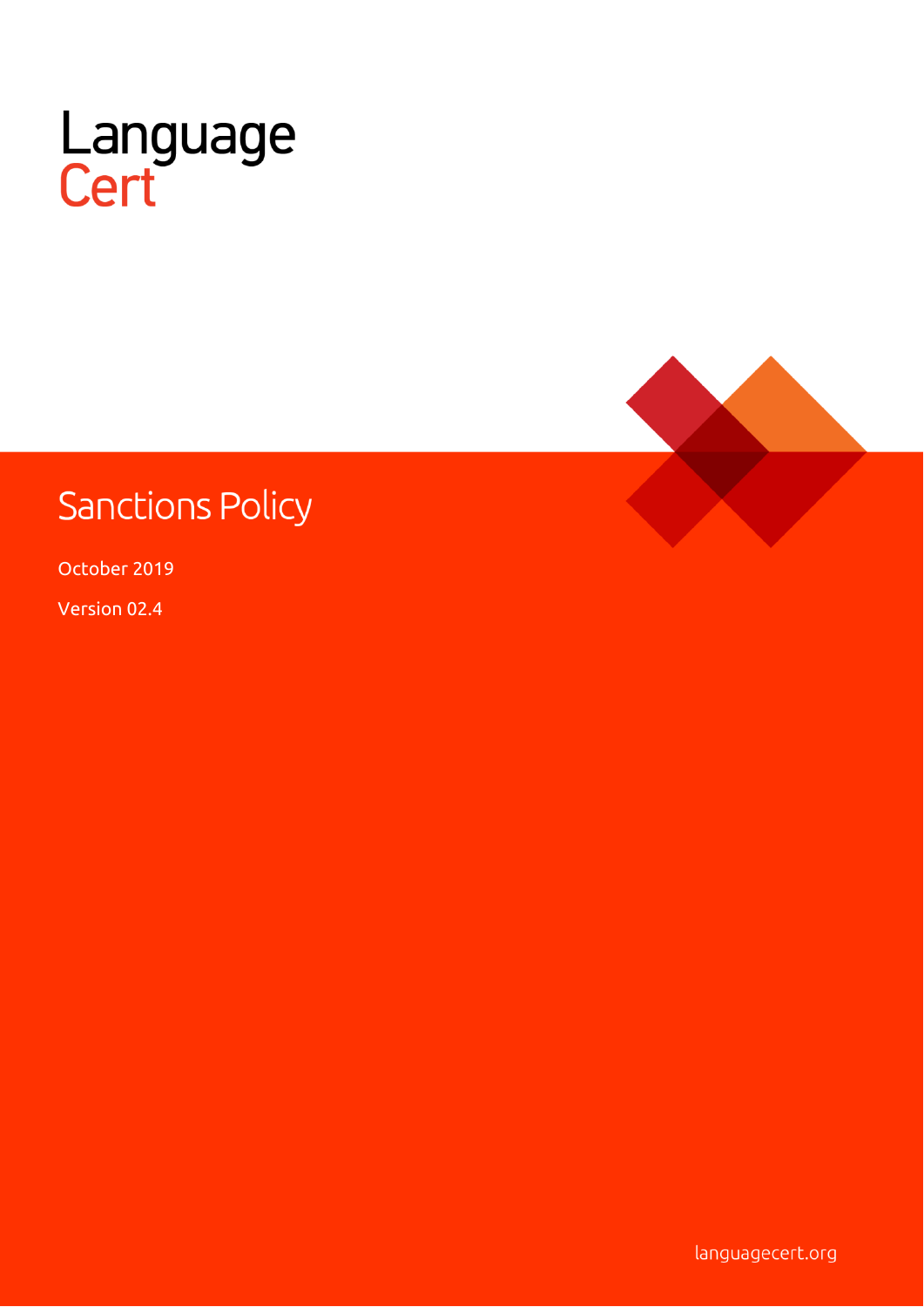### **Introduction**

This policy is aimed at centres delivering LanguageCert approved qualifications who have failed to meet aspects of our delivery requirements and/or the standards laid down by the regulatory authorities in respect of regulated qualifications. It sets out the sanctions LanguageCert may impose on centres in such situations.

It is also for use by our staff to ensure they apply any sanctions in a consistent manner.

# **Centre's responsibility**

It is important that your staff involved in the delivery of our qualifications are fully aware of the contents of the policy and its possible implications on your centre should you fail to comply with requirements specified by LanguageCert in relation to the delivery of our qualifications (some of which are required of us by the regulators).

#### **Review arrangements**

We will review the policy annually as part of our self-evaluation arrangements and revise it when necessary in response to customer feedback, trends from our internal monitoring arrangements, changes in our practices, actions from the regulatory authorities or external agencies, or changes in legislation.

If you would like to feed back any views, please contact us via the details provided at the end of this policy.

# **Ensuring the standards of our qualifications and units**

LanguageCert has a responsibility to the candidates taking our qualifications and the regulatory authorities to ensure that centres deliver our qualifications and units in accordance with relevant national standards.

#### **Approach to sanctions**

LanguageCert has a range of sanctions that can be imposed on a centre depending on the seriousness of the situation, the level and track record of the centre's non-compliance, and the risk to the interests of candidates and the integrity of the qualifications and units.

Nonetheless, LanguageCert aims to ensure that the application of sanctions is a last resort. Through our approach to centre support and management, and the creation of appropriate action plans, we will work with centres to prevent situations arising that would warrant a sanction being imposed.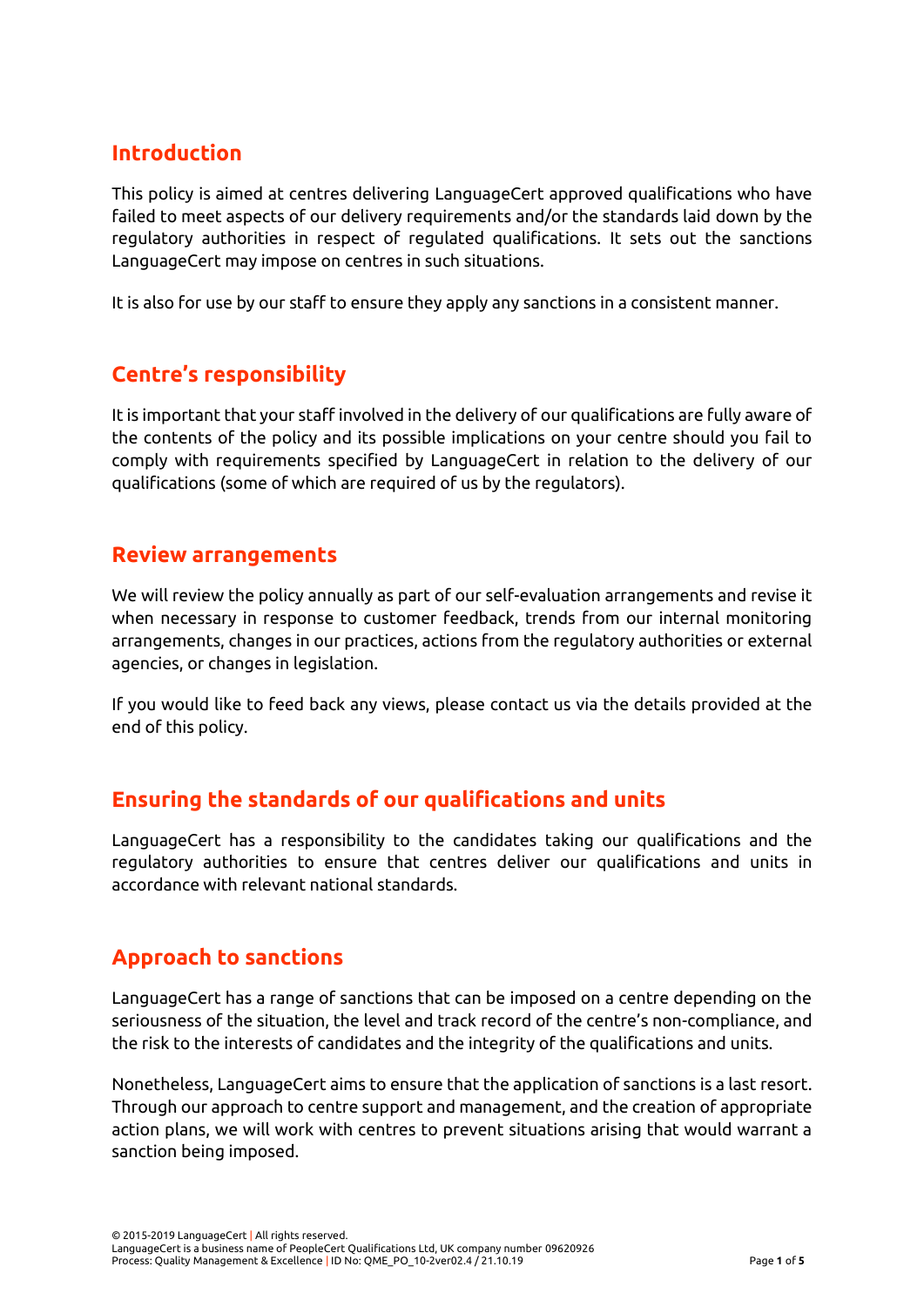The sanction(s) being applied depend on the nature of the situation. For example, if the centre has:

- Outstanding actions.
- Suspected or proven cases of maladministration/malpractice at the centre and/or the services provided by the centre and/or its satellite centres or third parties.
- An increased likelihood of an adverse effect occurring (e.g. something that is likely to have an adverse effect on the standards of the qualifications being delivered or public confidence in qualifications).
- Refused access to premises and/or records to the staff of LanguageCert or the regulatory authorities.
- Breached any requirement contained in the 'Application for Centre and Qualification Approval' and/or the 'Partner Agreement' submitted by the centre and accepted by LanguageCert.
- Repeatedly breached requirements contained in the 'Application for Centre and Qualification Approval' and/or the 'Partner Agreement' submitted by the centre and accepted by LanguageCert in such a manner as to reasonably justify doubts about its ability or intention to deliver our qualifications and services in accordance with the terms outlined.

It is important to note that the following are not classified as sanctions, but standard good awarding organisation or business practice and they may be applied instead of a formal sanction and/or alongside a sanction:

- When a centre is initially approved by us to offer one or more of our qualifications, and/or if they have subsequently applied and been approved to offer another qualification in a sector or qualification type that is significantly different from previous qualifications they offer, we will approve the centre to offer the qualification(s) and not process any certificate claims for the qualification(s) until the centre has received a satisfactory audit visit. This approach is normal practice amongst awarding organisations and is generally seen as good practice and intended to help ensure the centre is delivering this 'new' qualification effectively before certificates are issued.
- Should a centre refuse to pay outstanding fees after repeated contact from our Finance team, then we may:
	- Suspend the centre until outstanding fees have been paid.
	- Remove centre approval with immediate effect. Such a decision would not be considered a sanction but a commercial decision.
- Undertaking additional visits to a centre to provide them with a greater level of support and/or monitoring, depending on their needs and performance.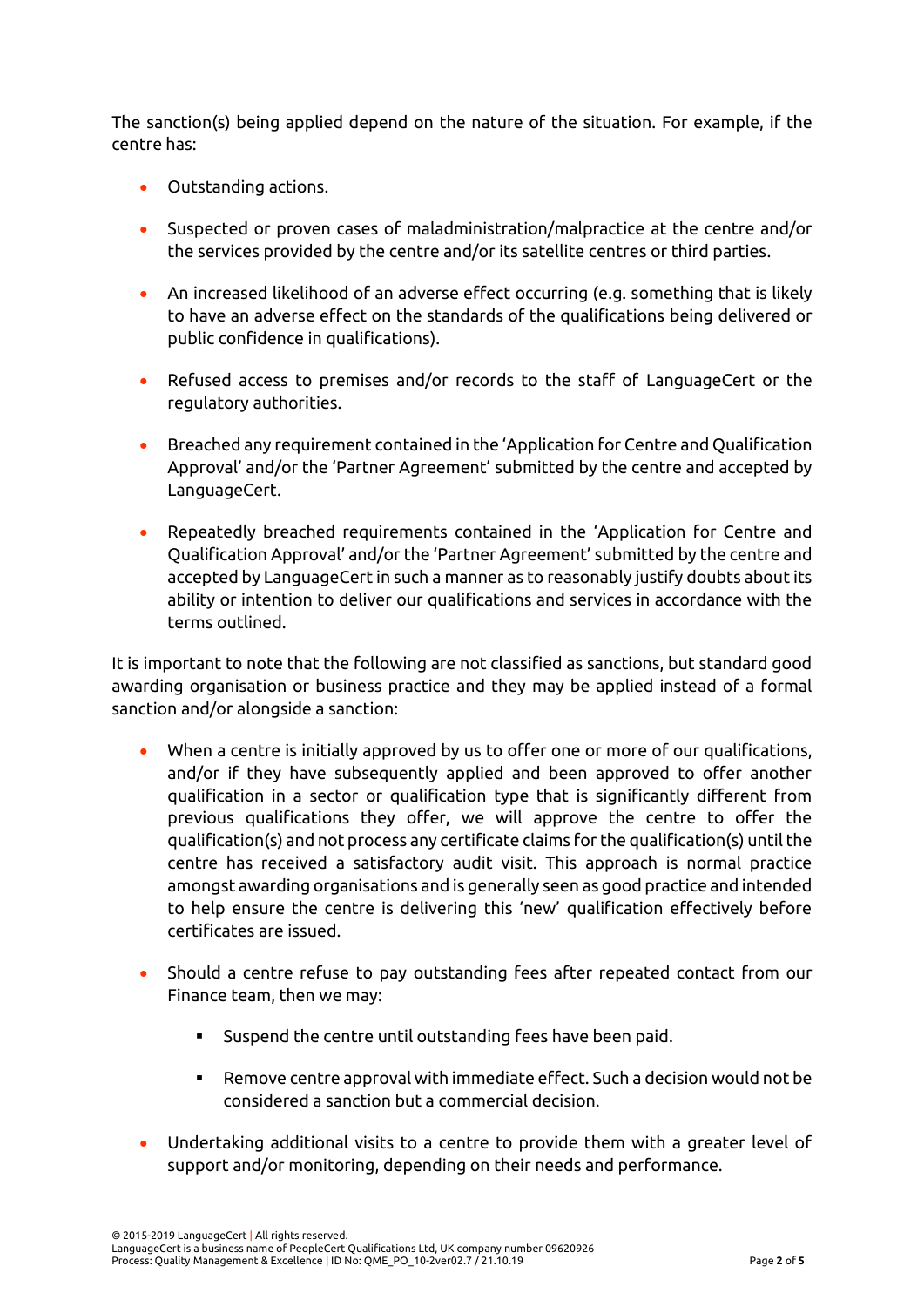- Requiring specific centre staff to undergo additional training and/or scrutiny by the centre if there are concerns about their ability to undertake their role in the delivery of our qualifications effectively. Such decisions would normally be communicated to the centre via an 'action' following a centre engagement visit. It is important to note that we reserve the right to impose a number of restrictions against individuals at any time. Ordinarily restrictions would be imposed against individuals either during or prior to conducting an investigation into maladministration or malpractice connected to a centre with whom the individual(s) is/are connected. Restrictions against individuals may include not permitting specific staff to be involved in the delivery of our qualifications for a specified period of time.
- Altering the way, and the period in which, centres receive examination materials from LanguageCert if there are concerns around their ability to maintain the security and confidentiality of such materials.
- Appointing our staff to observe an exam at the centre if there are concerns around the centre's arrangements and/or the centre is unable to resource specific exams. Such actions will be discussed with the centre during or after a centre engagement visit.
- Applying a £3,000 penalty fee on the centre if they have breached our exam paper procedures and this has led to us having to fully withdraw an exam paper from circulation.

#### **Sanctions that may be imposed**

Sanctions that may be imposed as part of a centre /qualification approval decision, monitoring activity or investigation into a complaint, appeal or allegation of malpractice and/or maladministration include **withholding certificates** (e.g. suspending certification status) and **preventing further candidate registrations by the centre** (e.g. suspending registration status) for:

- A single qualification.
- Certain qualifications (sector, type).
- All qualifications.

Recommendations in relation to the above types of sanctions will be reviewed by the Quality Officer, and if there is clear evidence of non-compliance by the centre and/or a sufficient rationale, then the sanction will be imposed on the centre and will take account of the:

- Seriousness of the incident.
- Actual or potential impact on learners and/or the validity of an awarding decision.
- Centre's track record.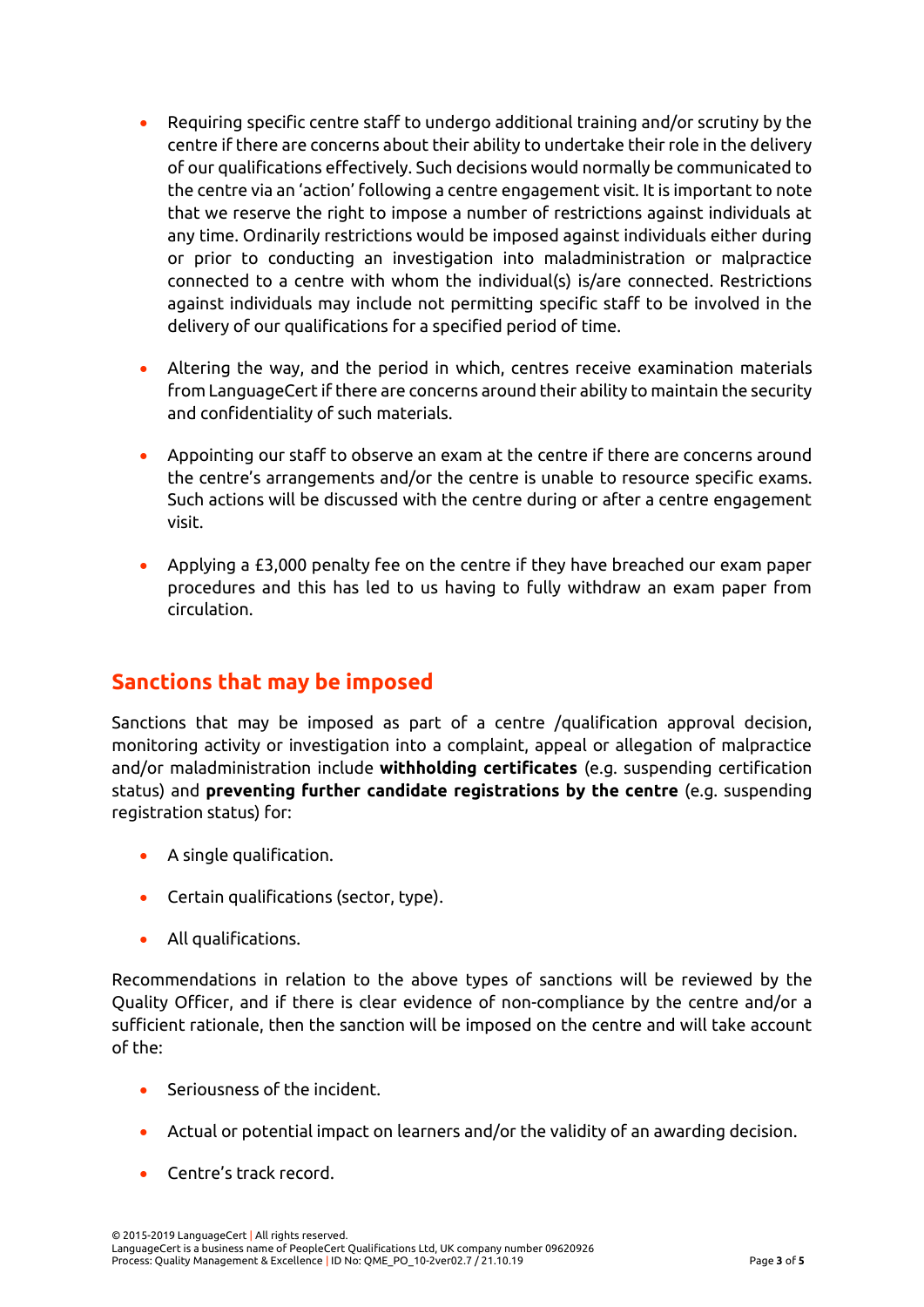- Actions taken by the centre.
- Risk of the situation reoccurring and/or spreading.
- Reputational impact on the qualification, certificates that have/would be awarded and on LanguageCert.
- Intelligence received from other sources such as regulators, other awarding organisations, law enforcement bodies, funding bodies, etc.

In applying a sanction, the Quality Officer will consider the impact on learners and ensure that they are not unfairly impacted, and any suspension or certifications will not prevent legitimate claims for certification from being processed. If a centre loses its approval status and there are some learners who have not yet been certified for their achievements, LanguageCert will contact them – or they can contact LanguageCert directly - and we will seek to issue appropriate certificates where there is sufficient evidence of their achievement and/or support to complete their studies (e.g. providing them with details of alternative centres or arranging for LanguageCert to assign appropriate, independent staff to invigilate their exam at a new venue).

In all instances, the nature of the sanction and the rationale for its application will be communicated in writing to the centre via e-mail along with details of its implementation date, scope and how it may be removed (i.e. the actions the centre would need to take and by when).

If a centre disagrees with the decision, the first point of contact is the relevant auditor, then our Quality Officer and then LanguageCert's appeals arrangements as set out in our Appeals Policy.

Only in exceptional circumstances of extremely serious non-compliance or the persistent failure of the centre to address outstanding actions, and/or the failure of previous sanctions to address the issue, would LanguageCert impose, via the Responsible Officer & Manager, the ultimate sanction of **withdrawal of qualification approval** in relation to:

- A single qualification.
- Certain qualifications (sector, type).
- All qualifications and in turn the centre's 'approval' by LanguageCert.

LanguageCert will never impose the immediate withdrawal of approval for a qualification or range of qualifications without:

- The centre being given an opportunity to address the area(s) of non-compliance.
- First of all, imposing one of the previous sets of sanctions.
- There being evidence that the non-compliance poses a significant threat to the interest of candidates or the integrity of the qualifications and units.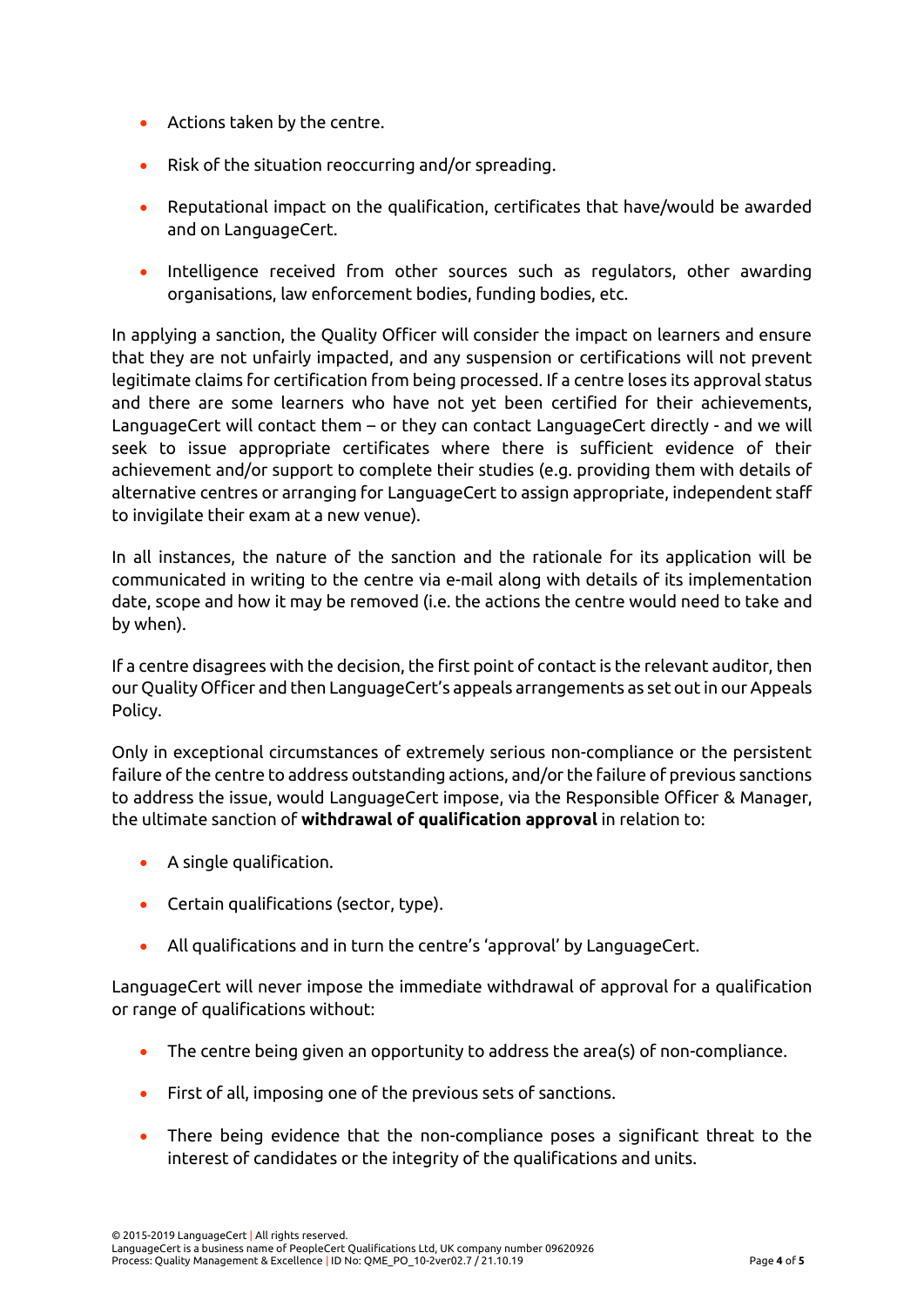Should a centre have its approval for a qualification/suite of qualifications withdrawn, we will communicate the decision to the centre, outlining the rationale and evidence the decision is based upon and the date(s) by which the sanction will be imposed. In addition, we will take all reasonable steps to protect the interests of any candidates currently registered on the qualification(s) as outlined earlier in this policy.

In addition, upon the withdrawal of approval, the centre shall:

- Immediately cease to offer LanguageCert qualifications and shall at its own expense immediately deliver to LanguageCert all relevant and specified deliverables (e.g. exam materials) and/or securely dispose of materials if instructed to do so by LanguageCert. If the centre fails to do so, we may take action to recover such materials where relevant.
- Immediately cease to operate as a centre approved by LanguageCert and shall immediately cease to describe, promote, market or advertise itself as a centre approved by and/or offering the relevant qualification(s).

# **Sanctions that may be imposed on candidates**

Should a candidate, or group of candidates, be found to have committed malpractice, then the following sanctions may be imposed on them in accordance with the arrangements outlined in our Malpractice and Maladministration policy (which may be communicated to the candidate by LanguageCert and/or the candidate's centre):

- Issuing a written warning that if the offence is repeated further action may be taken.
- Loss of all marks for the related exam.
- Disqualification from the qualification.
- Placing a ban from taking any further qualifications with us (e.g. for a set period of time).

#### **Ensuring consistency in our approach**

The length of time for which any of the above sanctions will be imposed depends on the situation that warranted their introduction.

The Quality Officer will be responsible for regularly reviewing the application and retention of sanctions to ensure they continue to be appropriate and proportionate to the incident(s) and risk of future incidents occurring.

#### **Contact us**

For any queries about the contents of the policy, please contact us by using the channels described in the "Contact Us Guide".